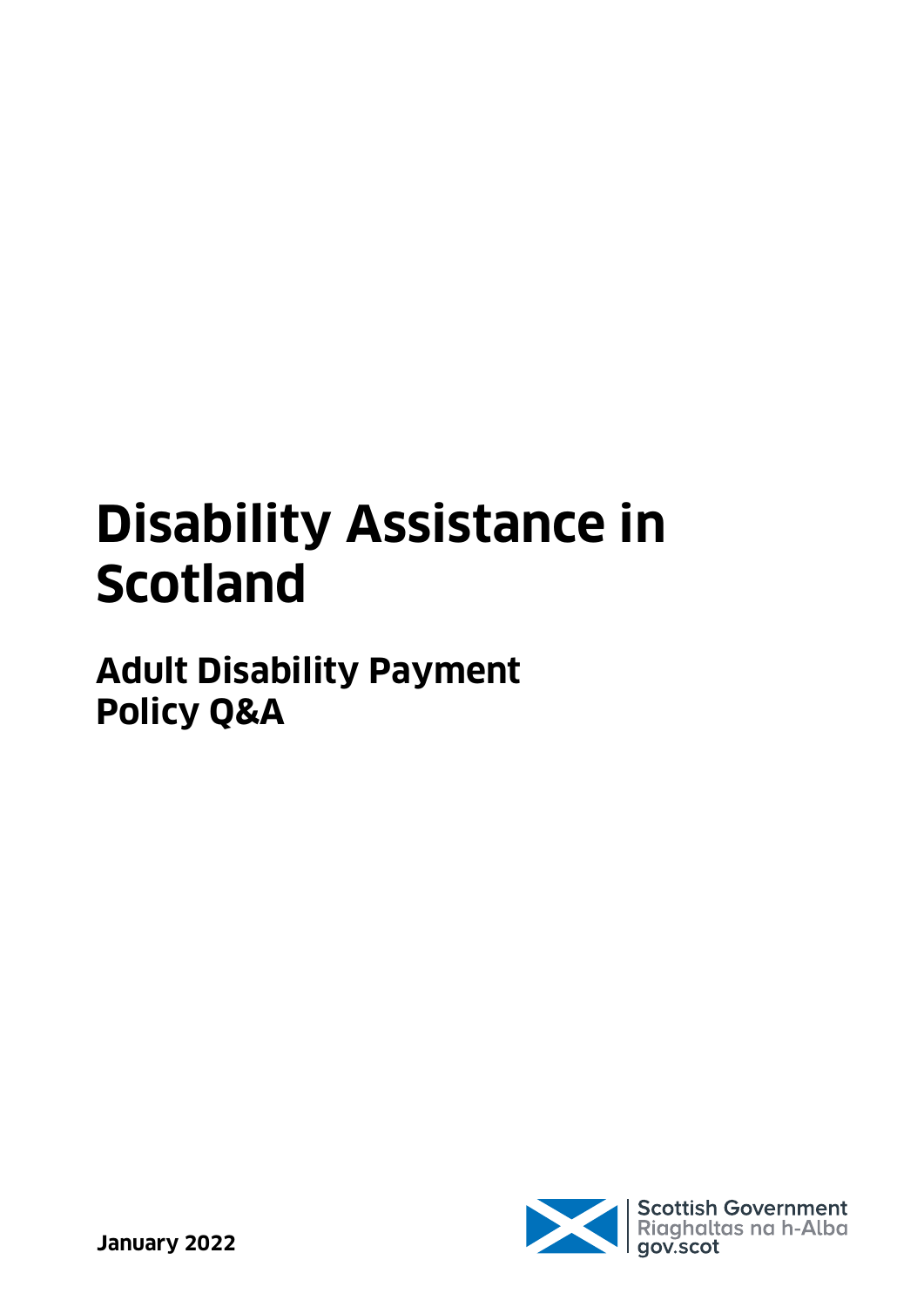#### Q: What is Adult Disability Payment?

A: Adult Disability Payment is Scotland's replacement for Personal Independence Payment (PIP). It is to help with the extra costs of being disabled or having a long term health condition.

#### Q: Who is Adult Disability Payment for?

A: Adult Disability Payment is for people in Scotland with a disability or long term health condition who are between 16 years old and state pension age.

Q: how much will I get for Adult Disability Payment?

A: You can get one or both components of Adult Disability Payment and either the standard or enhanced rate:

| Daily living component |        | <b>Mobility component</b> |        |
|------------------------|--------|---------------------------|--------|
| Standard rate          | £59.70 | Standard rate             | £23.60 |
| Enhanced rate          | £89.15 | Enhanced rate             | £62.25 |

Q: When can I apply for Adult Disability Payment?

A: Depending on where you live, you will be able to apply on or after these dates:

- 21 March, if you live in Dundee City, Perth and Kinross or the Western Isles;
- 20 June, if you live in Angus, North Lanarkshire or South Lanarkshire;
- 25 July, if you live in Fife, Aberdeen City, Aberdeenshire, Moray, North Ayrshire, East Ayrshire or South Ayrshire;
- 29 August, if you live elsewhere in Scotland.

Q: I get Personal Independence Payment (PIP), can I apply for Adult Disability Payment?

A: You do not need to apply for Adult Disability Payment if you currently get PIP. Social Security Scotland will begin to move PIP clients to Adult Disability Payment from summer 2022. They will send you a letter telling you what will happen when you transfer.

Q: I am a working age person who gets Disability Living Allowance (DLA), can I apply for Adult Disability Payment?

A: You do not need to apply for Adult Disability Payment if you currently get DLA. Social Security Scotland will begin to move DLA clients to Adult Disability Payment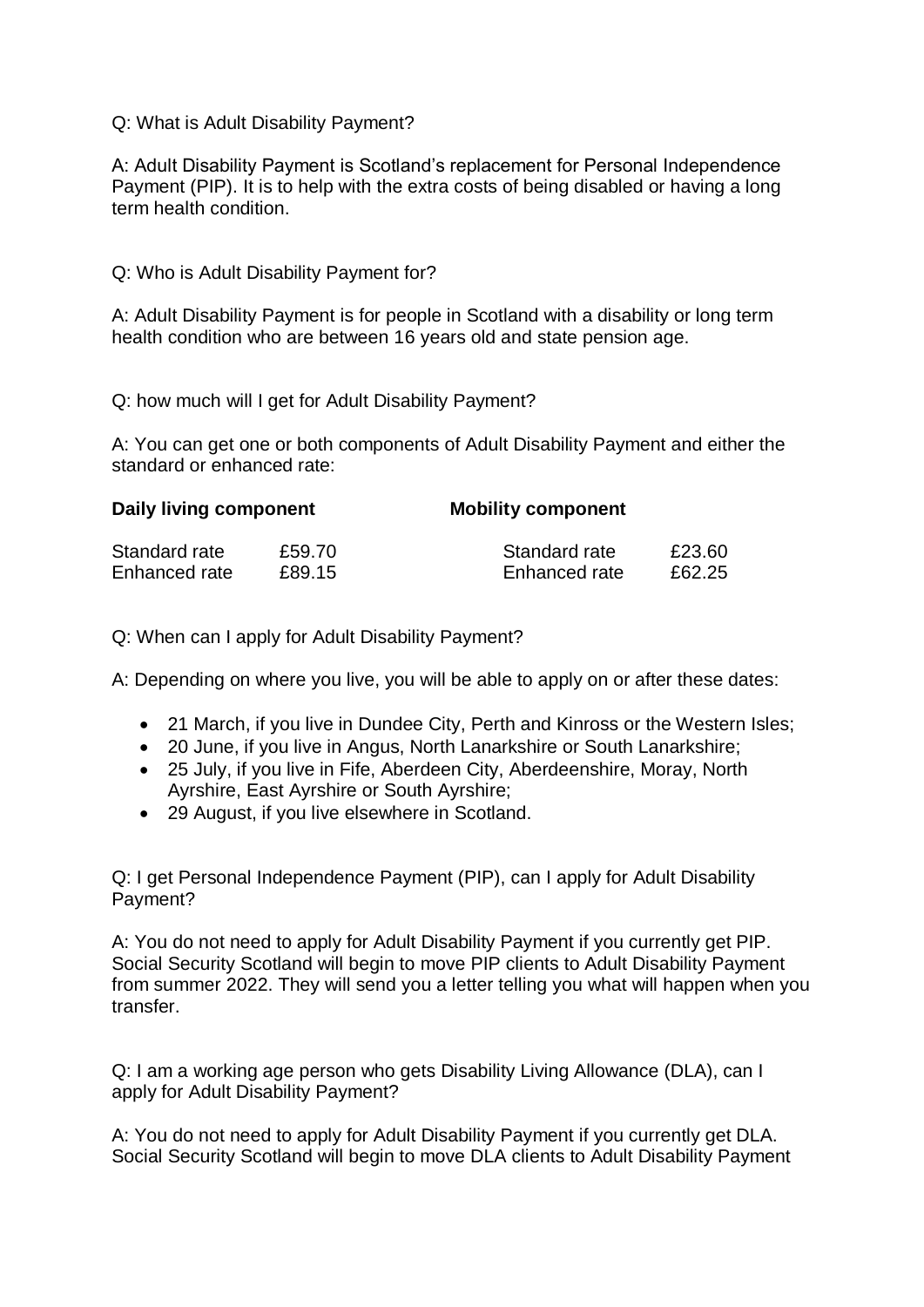from summer 2022. They will send you a letter telling you what will happen when you transfer.

Q: I am over state pension age and get Personal Independence Payment (PIP), will I be moved on to Adult Disability Payment?

A: Yes, you will be moved over to Adult Disability Payment by Social Security Scotland. You will not need to re-apply and you will keep getting the same components and rates of Adult Disability Payment as PIP. They will send you a letter telling you what will happen when you transfer.

Q: Will I lose my mobility component of Adult Disability Payment or have to apply for Pension Age Disability Payment when I reach state pension age?

A: No, people on Adult Disability Payment before they reach state pension age will stay on it as long as they remain entitled to assistance.

Q: I have a job, can I get Adult Disability Payment?

A: Yes, whether you have a job or not is not taken into account for Adult Disability Payment.

Q: I have savings, can I get Adult Disability Payment?

A: Yes, Adult Disability Payment is not means tested. It does not matter whether you have savings or an income.

Q: I don't have a diagnosis, can I get Adult Disability Payment?

A: Yes, if you have a disability or long term health condition you do not need to have a diagnoses to get Adult Disability Payment?

Q: I have a mental health condition, can I get Adult Disability Payment?

A: Yes, Adult Disability Payment is for people with physical, mental health, sensory, cognitive or learning disabilities or long term health conditions.

Q: I have only had my disability or health condition for a month, can I get Adult Disability Payment?

A: No, Adult Disability Payment is for people who have had their disability or health conditions for 13 weeks or more.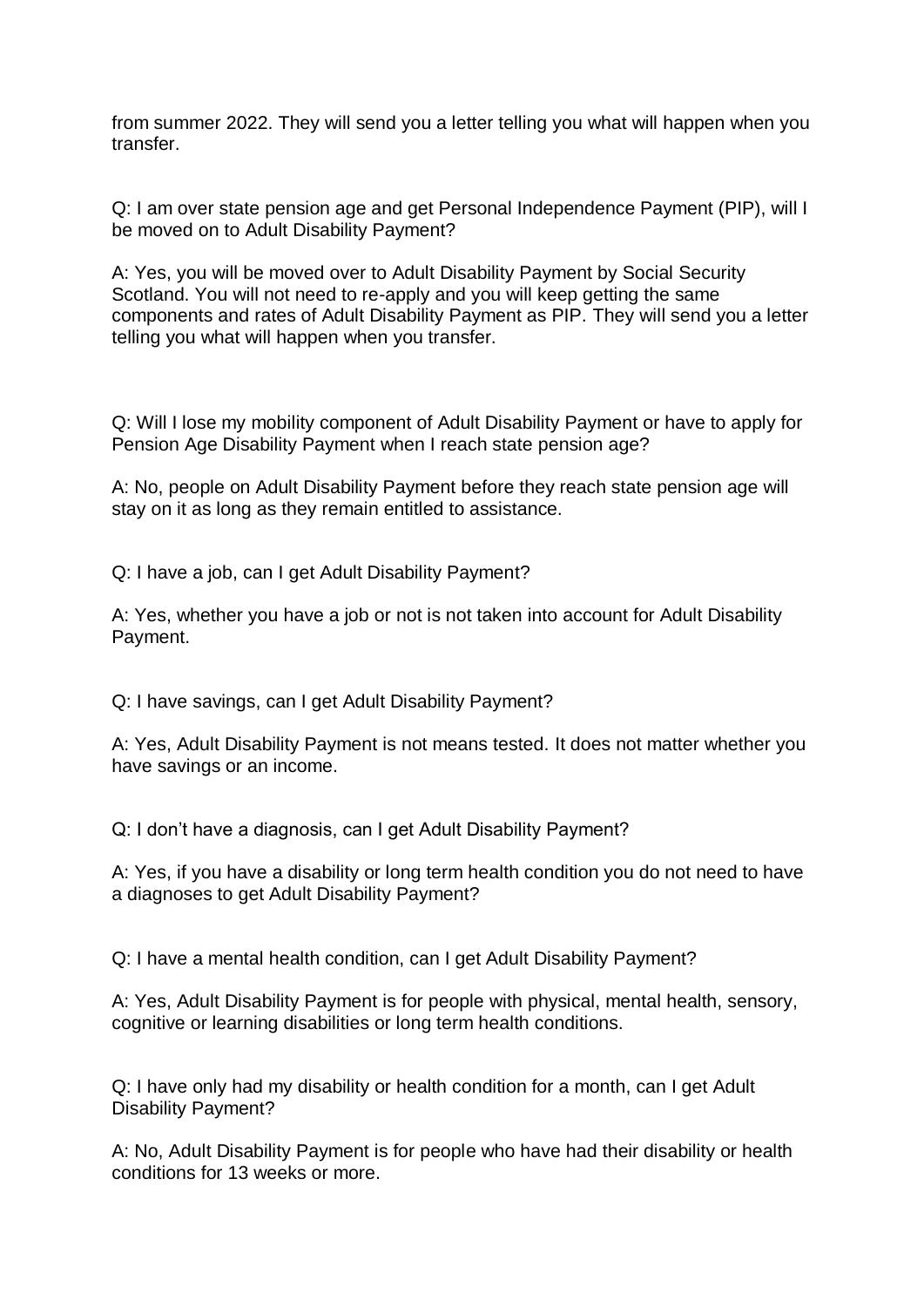Q: Why do I need to have had my disability or health condition for 13 weeks or more?

A: People with short term disabilities or health conditions do not experience the same additional costs as people with long term disabilities or health conditions. 13 weeks is the length of time we use to tell the difference between short term and long term disabilities or health conditions.

Q: Why will you accept new applications before transferring people from Personal Independence Payment (PIP) to Adult Disability Payment?

A: We have been told by many disabled people that applying for disability benefits is the most stressful part of the process. So we wanted to begin by making changes to the application process for those disabled people who do not currently get financial help.

Q: Will I have to go for a private sector assessment to get Adult Disability Payment?

A: No, we have replaced controversial private sector face to face assessments with compassionate consultations.

Q: What is a consultation?

A: A consultation will be a compassionate conversation between a client and a health and social care practitioner focused on the client's needs.

Q: Will everyone have a consultation?

A: No, you will only be invited to a consultation if it is the only way Social Security Scotland can get the information they need to make a decision about your application.

Q: Will all consultations be face to face?

A: No, most consultations will be by voice or video call. You will only be asked to attend a face to face consultation if it better meets your needs.

Q: If most of the Adult Disability Payment criteria are the same as Personal Independence Payment (PIP) how will it be different?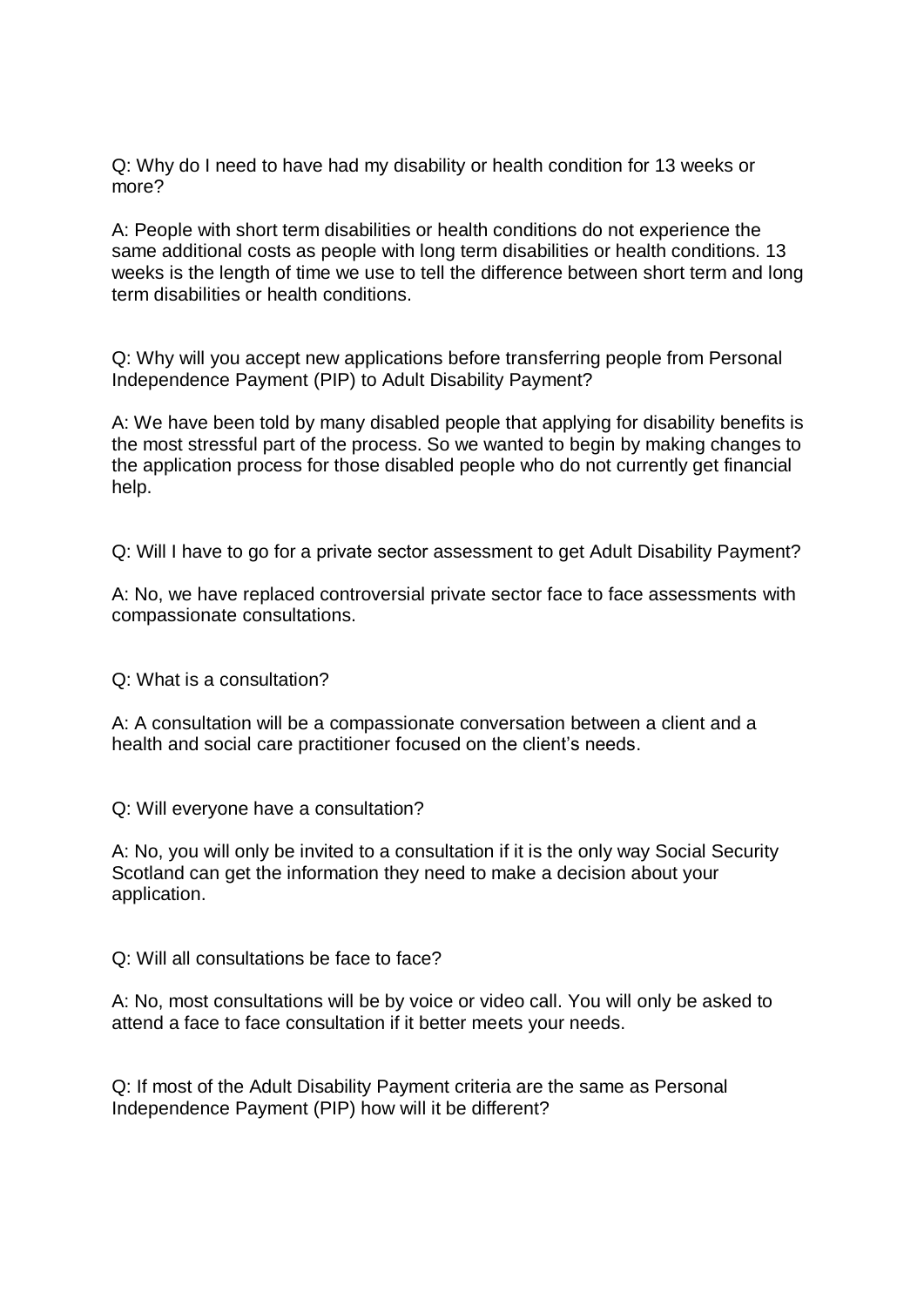A: Adult Disability Payment has been designed with people who will use it. This will make sure we deliver an improved service that will be very different to the DWP's system. For example:

- there will be a variety of ways to apply online, by post, over the phone or face-to-face;
- Social Security Scotland will only need to collect one piece of formal supporting information when making a decision on an application, and the onus will be on Social Security Scotland to collect that on people's behalf.
- Information from family, friends, unpaid carers etc. can give a very helpful insight into your daily life so equal consideration will be given to all sources of information.
- Improved guidance and training will lead to improved decision making. How you experience carrying out the activities will be taken into account, for example – whether it causes you pain or fatigue, or it puts you at risk of harm.

Q: Why are you not changing the rules on mobility to remove the '20 metre rule'?

A: We are first making changes that people have told us are most important, and those which will have a positive impact on as many people as possible.

In addition, we believe the changes we are making to how decisions are made will make sure all of the rules are fairly applied:

- The application of the rules will take full account of your needs. Including if you have a fluctuating condition or experience pain and fatigue;
- How you feel when you do an activity, like moving around or having a shower, will be taken into account. For example, feeling too depressed to make yourself something to eat, or feeling out of breath after getting dressed;
- If you have a consultation, the practitioner will have to discuss any observations they make with you and write down anything you want to say in response;
- We will not carry out functional examinations. DWP carry out examinations such as tests of flexibility and strength. These functional examinations do not meet our values of fairness, dignity and respect and they have particularly negative impacts on those with fluctuating conditions.

Q When will Adult Disability Payment be reviewed?

A: The review will be carried out in 2 stages:

- The first stage will begin this year and will focus on the 'mobility rules, including the 20 metre rule. This will look at others ways to consider how a person's mobility is affected by their disability or long term health condition;
- The second stage will focus on Adult Disability Payment as a whole and will begin in the summer of 2023 This is one year after the launch of Adult Disability Payment across Scotland meaning that people who have applied for the payment can share their experiences of doing so.